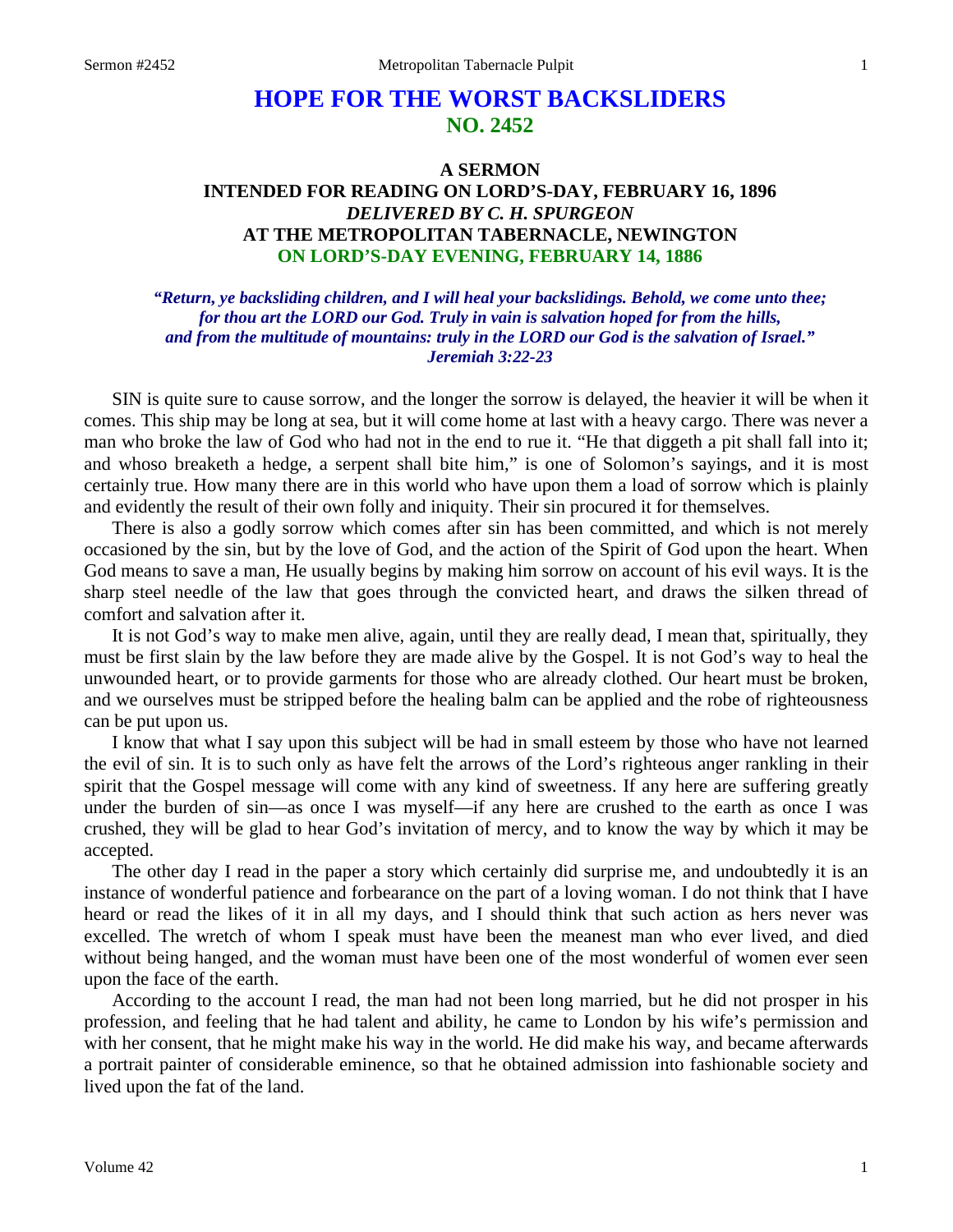He had told his wife, when he wrote to her once, that if she came she might be a burden to him, so he never fetched her up to London, indeed, he never but on that one occasion communicated with her and never sent her even a solitary sixpence.

That state of things lasted for forty years, and the wife remained true and faithful to him notwithstanding all the heartbreak caused by his cruel conduct. In the process of time, he spent all his money and reduced himself to beggary, beside that, he was full of disease, yet he was mean enough to crawl to the door of the woman he had neglected all those years, and strange as it may seem, she opened it with delight and welcomed him back to her heart. She put him in her bedroom, she carefully nursed and cared for him, and she wore her own life away by sitting at his bedside till he died.

Was it not splendid on her part? What monument ought not to be raised to such a loving woman as that? But I merely tell you this story in order to say that this woman's forgiveness of her unworthy husband is but a faint picture of the great love of God towards ungodly men. He feeds them, and supplies their every need, they are always dependent upon Him, they could not live an instant without His permission, yet some whom I know have never communicated with their God for forty years.

Forty years, did I say? Fifty, sixty, or perhaps even more years than that they have lived as if there were no God, and worse still, they have perhaps only used His name for the purposes of blasphemy. They have made a mockery of holy things, they have provoked the Lord to jealousy, and yet even now, though they are decrepit and old, if they are not only sick but sorry, if they are broken down and despairing, if they will but come creeping to God's door, He will say, "Come in and welcome!"

He never yet refused to receive a soul that came to Him by Jesus Christ His Son, and Jesus Christ Himself has said, "Him that cometh to me I will in no wise cast out." Oh! how many old sinners have come to Christ even at eighty years of age, and He has never uttered a word about those eighty wicked years, but He has said to each one of them, "Come in, I died for you, come in and welcome."

There have been many, many sins of the most aggravated kind committed, yet those who committed them have been freely forgiven. What did the Lord Jesus say to Saul of Tarsus? "I am Jesus whom thou persecutest: it is hard for thee to kick against the pricks." Yet, having asked, "Why persecutest thou me?" He had nothing more to say to him by way of reproof or rebuke, but He blotted out his sin, and more than that, He counted him worthy, putting him into the ministry, so that this very man could afterwards say, "To me, who am less than the least of all saints, is this grace given, that I should preach among the Gentiles the unsearchable riches of Christ."

I earnestly trust that God's infinite mercy and patience may be verified in the case of some whom I am now addressing, who have not yet turned to God. Pray, dear Christian friends, that it may be so. In handling this subject I shall notice two things in my text. The first is, *the call from God,* "Return, ye backsliding children, and I will heal your backslidings." The second is, *the method of obeying the call*. This is set forth in the words, "Behold, we come to thee; for thou art the LORD our God. Truly, in vain is salvation hoped for from the hills and from the multitude of mountains: truly in the LORD our God is the salvation of Israel."

**I.** To begin, then, here is THE CALL FROM GOD—"Return, ye backsliding children, and I will heal your backslidings."

You observe that it is a call to come back to God, and that means first, *remember Him,* begin to think of Him, let Him be a living God to you. Come back to Him in your thoughts. The Lord JEHOVAH is the greatest factor in the universe, He works all things. He is the great unit without which all the rest of the figures would be but ciphers. He made you, you are dependent upon Him from day to day, before long your spirit must return to God who gave it, and you will have to stand before His judgement seat.

Why, of all the persons in the world, must God be forgotten? Why, of all the things that are, should you forgot this chief of all things, the great I AM? Do you say that there is no God? Ah! then I have nothing to do with you, your conduct in forgetting Him may be quite consistent with that declaration, though I am sure that you know better. But if there be a God, and you believe that He is, begin to think of Him in due proportion. I mean that as He is the greatest of all beings, give to Him your greatest and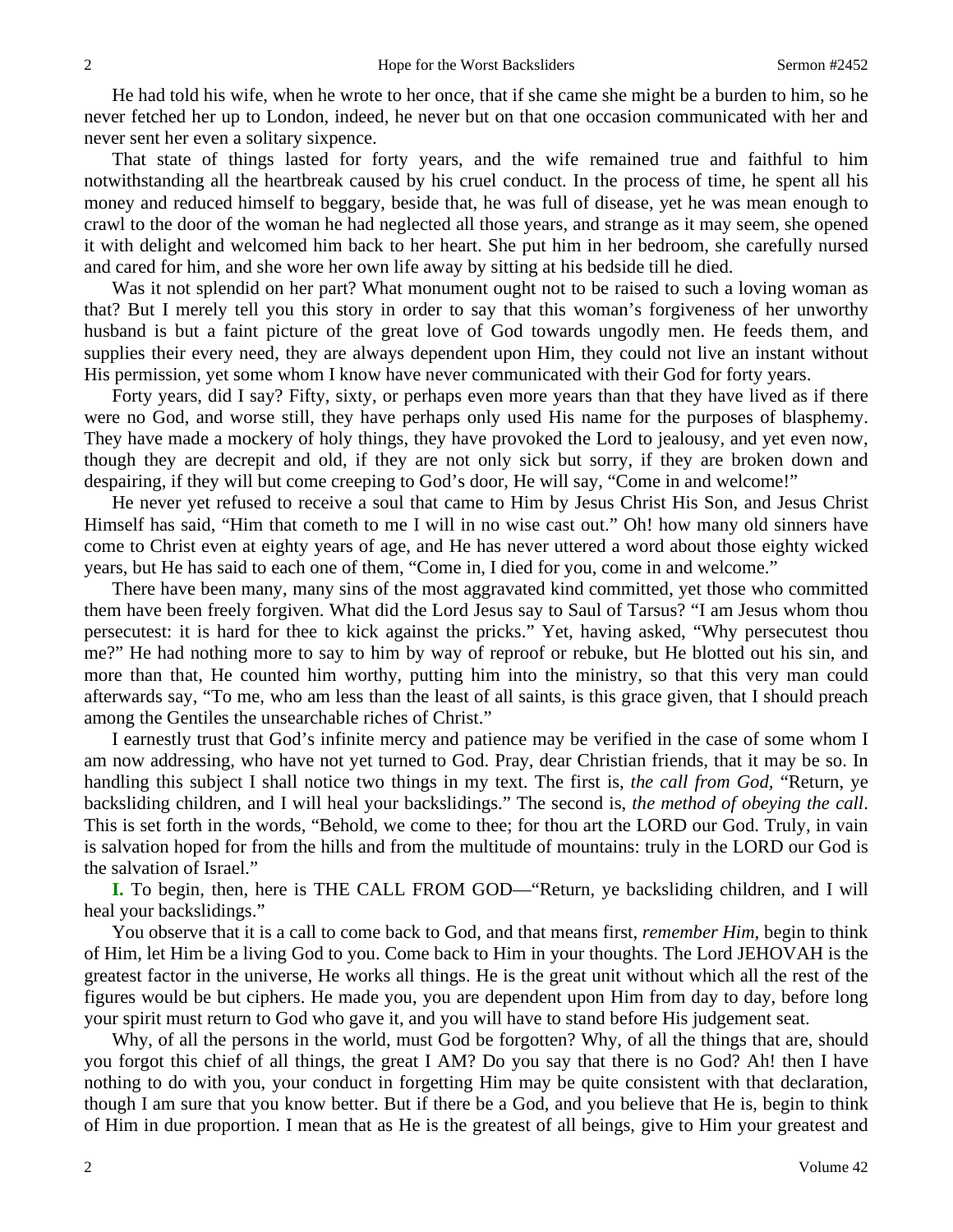highest thoughts, and as He is most to be reverenced, give Him your most reverent and careful consideration.

I think that I am not asking too much of you. Certainly, if you are sorry for your sin, and wish the Lord to forgive you, the very first thing for you to do is to obey that ancient command, "Acquaint now thyself with him, and be at peace: thereby good shall come to you." I know that the thought of your sin sometimes troubles you, so it ought, and it will do you good to be troubled if it leads you back to the Lord against whom you have sinned.

If you have offended anyone, go and confess your offense and make matters right. Perhaps you say that you do not like the person, and you are not willing to go to the person. Of course you are not, but that only proves how very right it would be for you to do so. That dislike of yours has sprung out of two things—first, your having been the offender, and secondly, your not being acquainted with the offended one.

Now, if those two things are owned, and confessed, and remedied, you will soon find it to be the most joyful thing in all the world to think of God. It will be your delight above all things to rejoice in Him, and in all that He does. Begin then, to think of God, for this is what He means when He says to you, "Return, ye backsliding children."

The next thing is, really *turn to Him*. I know that you must have been shocked with the figure used in this chapter, that sense of shame I cannot help. As God used this symbol, it is good enough for me, and I am sure that there is an instructive meaning in it. I must turn again to that figure. We will suppose—(and alas! bad as the case is, we need not go very far to find the like of it)—that a woman has grievously offended against the honor of her husband, she has gone away and left him, and plunged into all sorts of sin and vice.

Well now, suppose that there should come to her the word, "Return. He knows it all, He realizes all that it means, he has grieved over it all, yet he says to you, Return." She says, "I have spent all. I am in rags. I have but a miserable lodging. Those who once flattered me, and lived with me in sin, have forsaken me. I am a poor cast-off wretch, whom even a reformatory refuses." Then the husband writes to her and says, "Return. Return to me, and all shall be forgiven you, whatever it may be."

Do you not fancy that you can see her starting to go back to him? If there is anything left in her that is worth saving, she makes haste to accept the invitation, yet she is very timid, and very much afraid. Oh, how her sad face is covered with the blushes of shame! How the tears fall down her furrowed cheeks! Sometimes she can hardly believe that such wonderful love can be exhibited to so undeserving a woman as she is.

Perhaps she is troubled, and rightly troubled, by the thought that no man would do such a thing as her husband appeared to have done, and that it would not be right that he should do so. She therefore stops a while and considers the matter, yet it is all true. Her husband is one in a million, perhaps there is no other quite as loving and forgiving as he is. "Come back," he says, "only confess your transgression, and comes back to me just as you are." I think she must be a wretch indeed if she does not feel that she will lay all the rest of her life out in service and love to such a forgiving husband as she has.

Now this is just how the Lord offers to deal with you. He says, "Come back. I will say nothing about the past. 'I have blotted out, as a thick cloud, thy transgressions, and, as a cloud, thy sins: return to me; for I have redeemed thee.' I have forgiven your iniquities. I laid them all on My dear Son. He died for you, His precious blood has washed all your guilt away. Come back to Me. Come back to Me. 'I have loved thee with an everlasting love: therefore with lovingkindness have I drawn thee.' Come back to Me. 'The LORD, the God of Israel, saith that He hateth putting away.' I have not put you away, notwithstanding all your sin and all your iniquity. Here is the message of My love and mercy, 'Return, ye backsliding children,' for I am married unto you, saith the LORD your God."

Well now, in some such way as that striking figure would import, come back to your God at once, poor wandering sinner, confessing all your wrong, wondering that there should be mercy for you, trusting that what the Lord says is indeed true because He says it, and resolve henceforth to live and to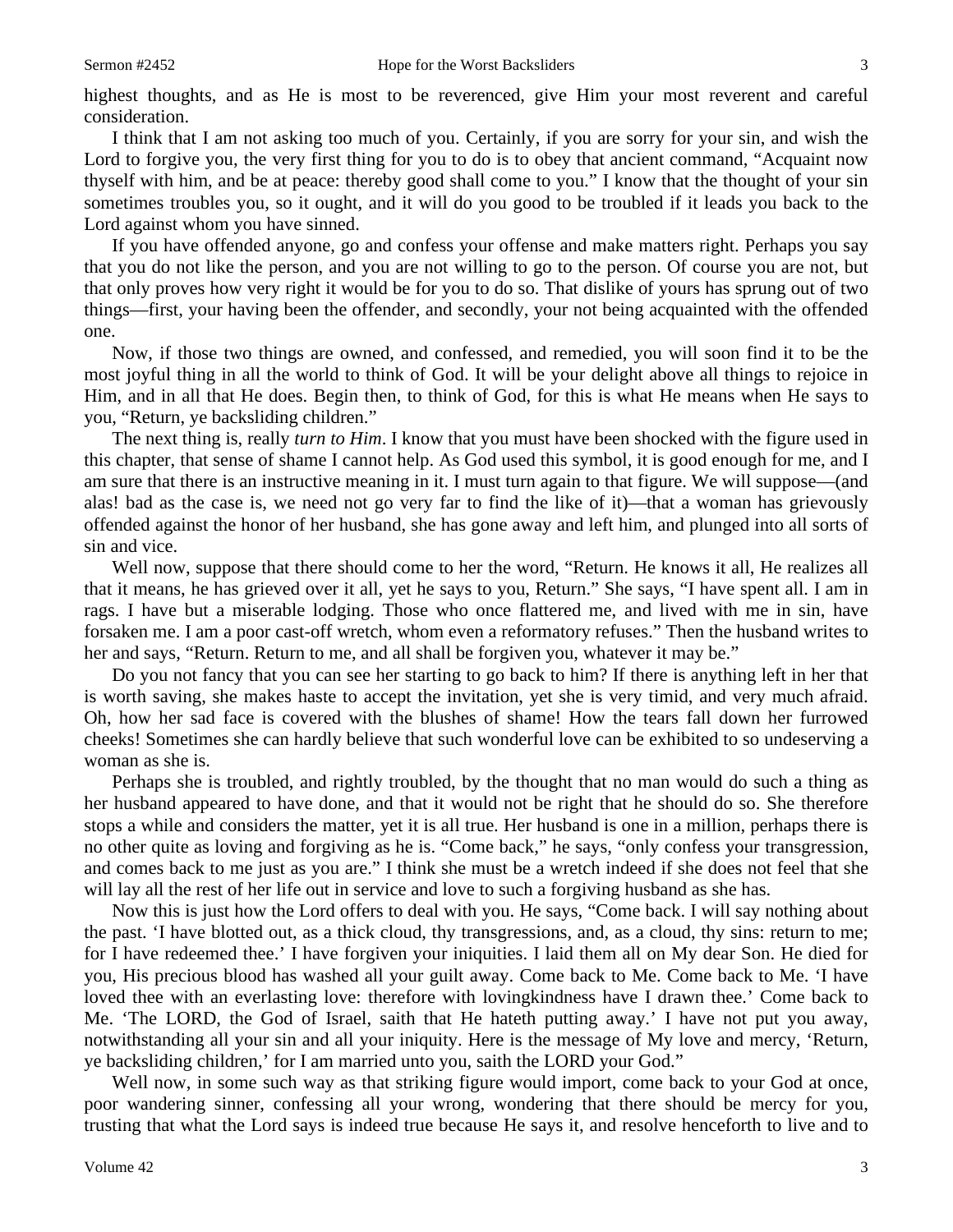die at His dear feet, His servant as well as His beloved. This is the way to come back to God, so I would entreat you thus to return to Him.

There is one word in this call from God which proves that *you are invited to come back just as you are.* He says, "Return, ye *backsliding* children." I notice that He does not say, "Return, ye penitent children." He pictures you in your worst colors, yet He says, "Return, ye backsliding children." I also notice that He does not say, "Heal your wounds first, and then come back to Me," but He says, "Return, ye backsliding children," with all your backslidings unhealed—"and I will heal your backslidings."

Many sinners seem to suppose that they must make themselves better, and then come to Christ—a most unworthy supposition, and an utterly unfounded one. Come just as you are, with no goodness, or virtue, or hope of any, come to Christ for it all. "But all who would be saved must believe in Jesus, and repent of their sins," says one. Exactly so, but Christ does not want you to begin the work of salvation, and then to let Him finish it. He never came to be a make-weight to add the last half-ounce to all that you had gathered.

Come to Him with nothing and He will fill the scale. Come empty, ragged, filthy, just as you are, and believe in God that justifies the ungodly. Cast yourself on Him who came to call not the righteous, but sinners to repentance. Bow in humility and patience before Him who flashes the lightnings of Sinai in the face of every self-righteous sinner, but who kindles the milder, genial rays of Calvary to guide every truly humble and repentant sinner into the port of peace and everlasting love.

Thus have I put before you the call from God, "Return, ye backsliding children, and I will heal your backslidings."

**II.** Now, in the second place, I want to show you THE METHOD OF OBEYING THIS CALL.

There are two things in the text that are specially noteworthy. First, he who would return to God, and find salvation, must distinctly *renounce all other trust except that which God Himself gives him,* and sets before him in the Gospel.

Listen, "Truly in vain is salvation hoped for from the hills, and from the multitude of mountains." Judea was a hilly country, and wherever there was the peak of a mountain or the summit of a hill, there was an idol temple, and wherever there was a grove of oaks, there would be an idolatrous shrine, whenever the people traveled through the valleys, they kept looking up to these shrines, so their trust was in the hills and in the multitudes of mountains.

They had gods everywhere, blocks of wood and stone, so the Lord said to them, "If I am to receive you back, you must renounce all this idolatry." The spiritual meaning of this passage is this—if you are to be saved by the grace of God, you must solemnly, formally, and heartily renounce all confidence in any but the living God and His Son, Jesus Christ.

First, there must be a distinct renunciation of all righteousness of your own. You are a very excellent person in your own estimation, you think yourself well up to the mark, what have you ever done that is wrong? Ah! friend, there is no salvation for you on that ground. Your righteousness must in your own esteem become as filthy rags, you must own yourself to be defiled and undone, or there is no hope for you.

The man who clings to his own righteousness is like a man who grasps a millstone to prevent himself from sinking in the flood. Your righteousness will damn you if you trust in it, as surely as will your sins, for it is a false proud lie, there is no truth in it, and no dependence must be placed upon it. There is not a man living who, by nature, does good and sins not, and the soul that sins must die. We have not any one of us a righteousness that will stand the test of the all-searching eye of God, and in our heart of hearts we know it is so. Therefore, away with that lie once for all.

When I came to Christ, this matter did not trouble me, for I had not any righteousness of my own to which I could trust, and there are many poor souls who are in much the same condition in which I was. They do not want to keep the counterfeit money which they once reckoned to be great riches, they are anxious to be rid of it!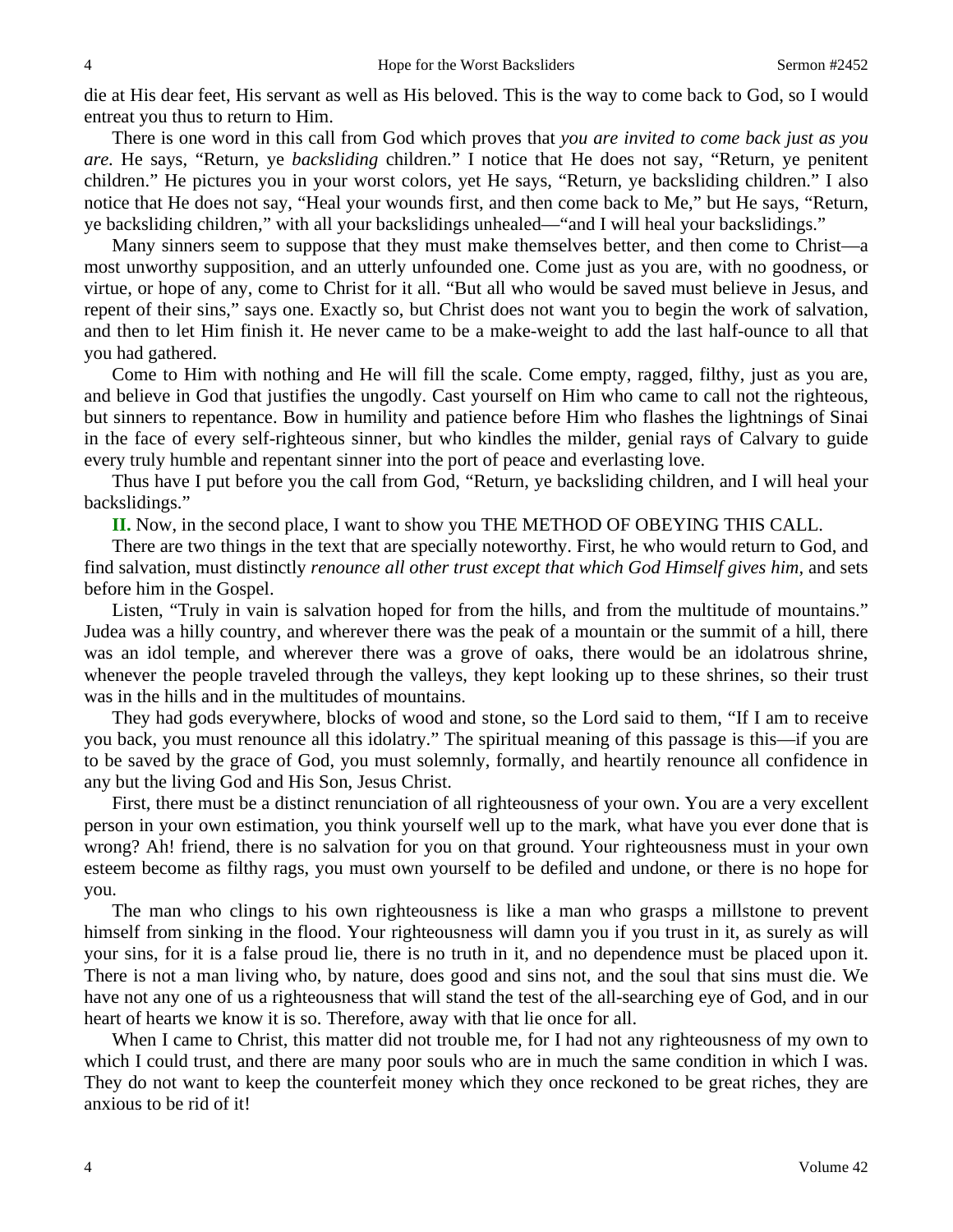Yes, brethren, and even at this present moment I do not know of anything that I have ever been, or done, or thought, or said that I could patch up into a righteousness upon which I could place the slightest reliance. I have not anything to trust to, except the blood and righteousness of Jesus Christ, my Lord and Savior, and what is more, I never wish to have, and never shall have any other ground of confidence, and I am sure, beloved, that you must build on the same foundation, or else Christ will never save you. You must altogether renounce any trust in your own righteousness.

The next thing that you must renounce is your own strength. There is many a young man whom I have known, who has been going into impurity and into drunkenness, and he has been warned by kind friends to see the wrong in his course of action, and he has said, "Yes, I see it, but I shall make everything right, I shall become a total abstainer, I shall forsake evil companions, I shall keep out of harm's way, I shall be as right as a trivet, I know that I shall. I have great strength of mind, and I always could command myself."

Excuse me, dear friend, but I should like very politely and very kindly to tell you that you are a fool. You have not any strength, and what is more, if you have, you will certainly be lost, for I read concerning those who are saved, "When we were yet *without strength,* in due time Christ died for the ungodly," so that those for whom He died had not any strength. Believe me, dear friend, you have not any strength.

Oh! I have seen many a young man with splendid moral principles, trusting in himself, but where has his moral principle been when a woman's pretty lips and smiling face have enticed him to wantonness, or when in gay company, he has been chaffed into that other glass of wine that has upset his balance of mind, and has led him to say things which he never thought could have come out of his mouth?

Poor Hazael was told by the prophet Elisha of the enormities he would commit and he said, "Is thy servant a dog, that he should do this great thing?" No, he was not a dog, but he was much worse than a dog, for he was a devil, yet he did not know it, and there is many a man who is fair to look upon, who is like John Bunyan's tree which was green on the outside, but inwardly it was as rotten as to be only fit to be tinder for the devil's tinderbox. You must give up your own strength, there is not much of it to give up, but whatever there is, give it all up, renounce all trust in your own strength as well as in your own righteousness.

With that must also go all trust in your own knowledge and abilities, and even in your own understanding. Yet this is the bane and ruin of many men, they know so much that, like Solomon's sluggard, they are wiser in their own conceit than seven men who can render a reason. See how they treat the Bible itself, when they open it, it is not that they may hear what God says in it, but that they may tell God what He ought to have said. When they condescend to listen to the Gospel, it is not that they may hear what the Gospel is, but that they may note how the man preaches it. Is he an eloquent orator? Does he use fine words? That is all that many care to hear.

Sirs, if I could use grand words, I would loathe to use them lest I should ruin your souls. As the apostle Paul said, so say I, "Not with wisdom of words, lest the cross of Christ should be made of none effect." If I could get you to heaven by using the plainest words that can be uttered, I would sooner do it than I would leave any to perish in their sins, because I was anxious to display the niceties of language and the beauties of style.

There are some men who are so wonderfully wise that they would quarrel with the angel Gabriel, or with the archangel Michael himself. Solomon—well, Solomon did not know everything, but these men do, according to their own ideas, they not only know everything, but they know a little more besides! If ever we want anybody to rule the nation, I would undertake to find fifty prime ministers, so wise in their own esteem are many men, who are, I must add, so little and so foolish when they come to be weighed in the balance of the sanctuary, and the unerring scales that God holds in His hand.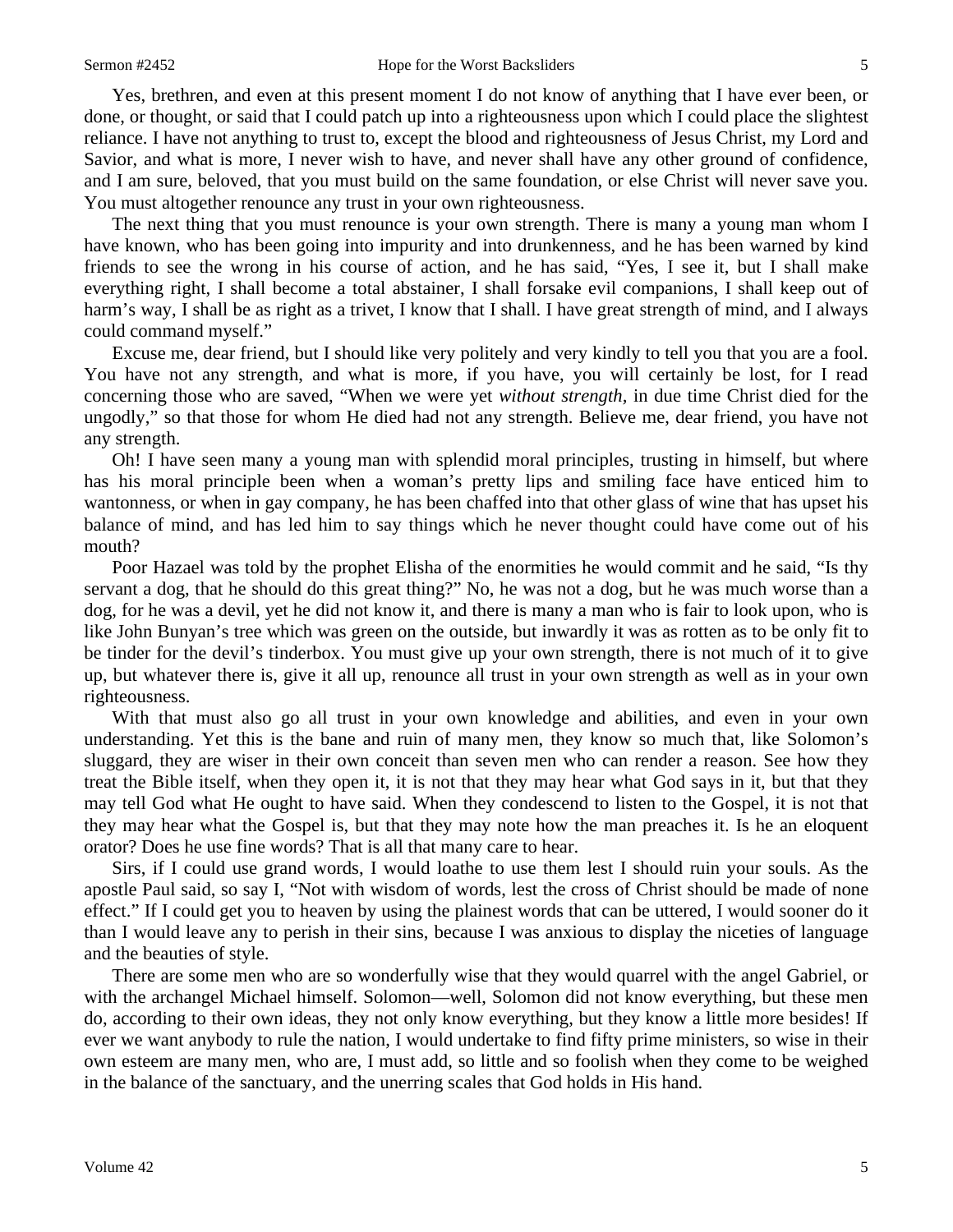Hear you this, you great ones of the earth, "Except ye be converted, and become as little children, ye shall not enter into the kingdom of heaven." He must become as a little child who would become a child of God. To be saved, we must not only—

### *"Cast our deadly 'doing' down, Down at Jesus' feet,"*

but we must also—

#### **"***Lay our boasted reason down, Down at Jesus' feet,"*

and ask that He may be made of God unto us "wisdom, and righteousness, and sanctification, and redemption."

Now, friends, what do you say to this? Are you willing to give up your own mind to God and simply to believe what He tells you in His Word? Are you also willing to give up self-rule? "We are our own," says one, "We may do as we like. Our tongues are our own, we may say what we like. We are free thinkers and free livers." Let me tell you, that if you are saved by Christ, you shall find the only true freedom you can ever enjoy, but there must first be a complete surrender of yourself to your God. Come now, who is to rule? Shall it be His will, or your will? Shall it be His way, or your way? If it is to be your way, it will be your ruin, but if it is to be God's way, it shall be your salvation.

When the Romans attacked a city and the people yielded to them, they usually drew up a declaration which ran something like this—"We, craving mercy at the hands of the powers of Rome, surrender ourselves, our houses, our goods, our bodies, our souls, all that we have, and all that we are, to be dealt with by the Roman power exactly according to its will." It was so worded that there could be no escape from it, and it contained no stipulations and no conditions, and then, as soon as it was signed, the Roman conqueror, in the generosity of his power, said, "You have yielded to me, now you are free."

God demands just that kind of submission. If you are to be forgiven, you must yield yourself up body, soul, spirit, purse, heart, brain, everything, to belong wholly to Christ henceforth and forever.

I wish that yielding were over with all of you. If you would be saved, that submission must be yours, oh, then, let it be so at once! Will you keep your sins and go to hell, or leave your sins and go to heaven? Will you have sin or the Savior? Which shall it be? Oh, that the blessed Spirit may lead you to the right decision, and lead you to that decision at once!

Finally, it is clear from the text that there must also be a *hearty, true-minded acceptance of God alone as our one hope.* Read the passage again, "Behold, we come to thee; for thou art the LORD our God...Truly in the LORD our God is the salvation of Israel."

There is but one living and true God. Men have made almost as many gods as there are sands on the seashore. There is, however, but one God, whose name is JEHOVAH, the Creator of all things, in whom we live, move and have our being. Will you have this God to be your God? Will you say, "This God is our God for ever and ever: he will be our guide even unto death"? Will you take Him to be yours, not regarding Him merely as another man's God, but henceforth as your God, whom you love, whom you embrace, not comprehending Him by thought, but apprehending Him by love?

Will you take God to be your God, and shall He be truly yours? Notice how the text says, *"Truly* in the LORD our God is the salvation of Israel." There must be no playing at this acceptance of God as our one hope, there must be no mocking of God by a pretended yielding up of ourselves to Him. It must be a true acceptance of God, to be our God henceforth and forever.

God only must be accepted as yours. There cannot be two Gods, nor two Christs. No man can serve two masters, nor can a woman love two bridegrooms. If you would be saved, you must, by a deliberate act, give up yourself, your whole self, to Christ, and take His whole salvation to be yours.

To help you to do this, let me remind you that there is a blessed Trinity in Unity. There is, first, the ever-blessed Father. What say you? Will you have this Father to be your Father? You have sinned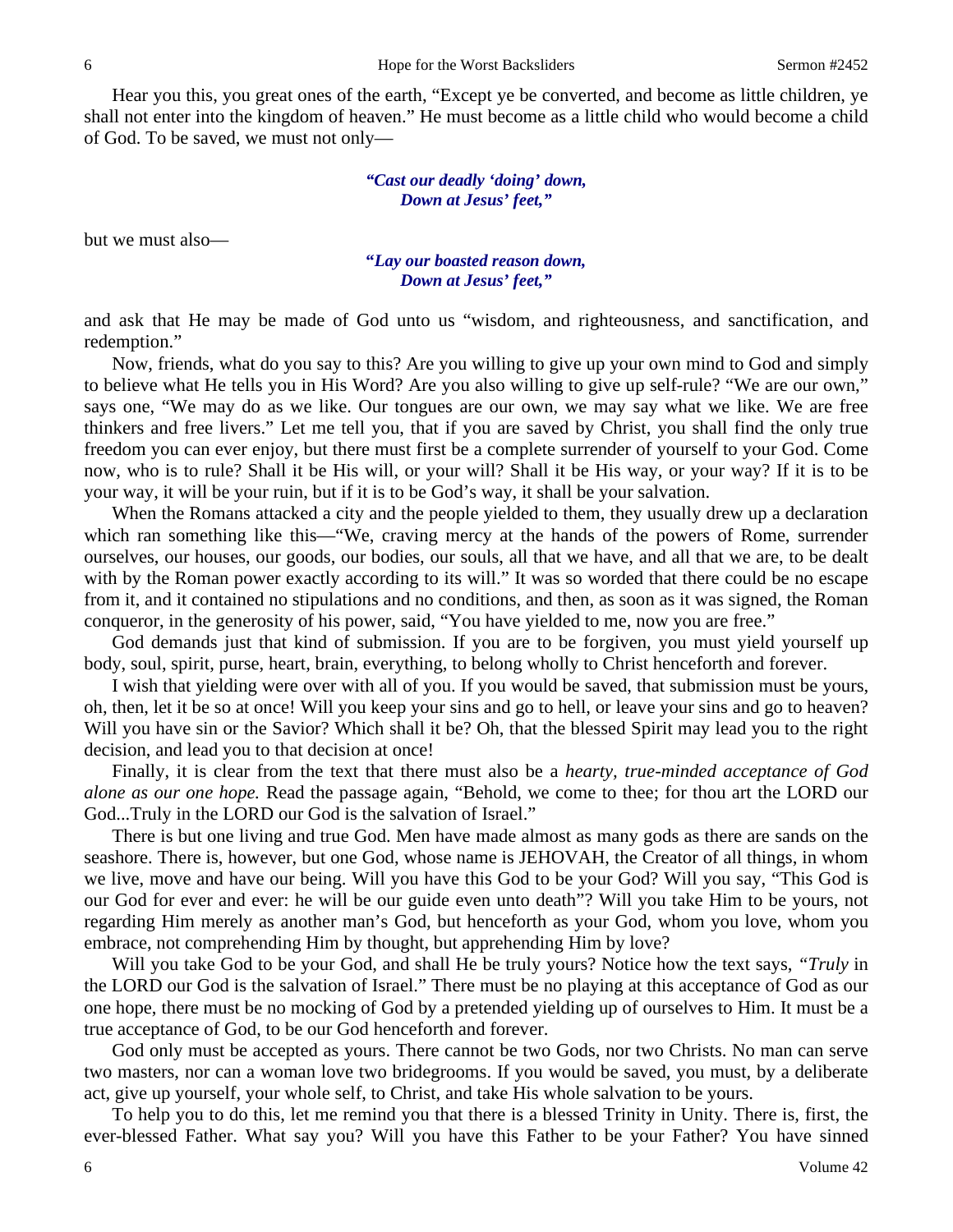against Him, will you crave His forgiveness for Christ's sake? Will you ask to be admitted into His house by the blood-stained door of His Son's atoning sacrifice? Will you honor Him as your Father? Will not each of you young people from this time cry unto Him, "My Father, thou art the guide of my youth"?

The next blessed and adorable Person of the United Trinity is the Son of God. Will you have this Son of God as your Savior? He died that sinners might live, will you have His death to be your life? He poured out His blood to cleanse the guilty from every stain of sin, will you be washed in the crimson stream? Shall Christ be Prophet unto you? Will you sit at His feet and learn of Him? Shall Christ be Priest for you? Will you trust Him to present His sacrifice for you, and to intercede for you? Christ is a King, will you have Him as King to reign over you? In fine, will you have Him in all His offices and in all His relationships, in the majesty of His glorious Godhead, and in the humiliation of His perfect manhood? Will you have this Man as yours?

I put the question to you as one of old put it to the damsel he met at the well, "Wilt thou go with this man?" Will you have Christ, to have and to hold, for better, for worse, for richer, for poorer, so that death itself shall not part you from Him? If so, have Him and welcome, for He is prepared to give Himself to every soul that is willing to accept Him.

There is a third Person of this blessed Unity, and that is the Holy Ghost. Are you willing to let the Holy Ghost come and dwell in you? It is He who must regenerate you if you are to be born again. It is He who must teach you, it is He who must sanctify you, it is He who must illuminate you, it is He who must comfort and guide you. Without Him you can do nothing. The Holy Ghost is the very life of the Christian. What the Father decreed, what the Son purchased, that the Holy Ghost applies, and without that Holy Ghost, there is nothing for you. Will you obey His monitions? Will you put yourself under His superintendence? Will you resign your body to be His temple?

If you will do all this, God helping you, then believe on the Lord Jesus Christ, and you shall be saved. His own word is, "He that believeth and is baptized shall be saved." With the heart, believe on Him, then let the body be washed with pure water in baptism.

These two things the Lord Jesus Christ asks of you, again I remind you that it is He who says, "He that believeth and is baptized shall be saved." Demur not to either of these Gospel words. Come at once, and do what He bids you, and enter into life, for he that believeth in Him has everlasting life, and then, at once, make the Scriptural confession of your faith, as they did who heard the apostle Peter on the day of Pentecost, "Then they that gladly received his word were baptized: and the same day there were added unto them about three thousand souls."

Now look you, sirs, I have done, for I do not know what more I could say to you than I have said. If I did know what more I could say, I am sure that I would say it, but I will tell you how this matter strikes me. If I had come into this Tabernacle tonight, conscious of guilt, and desirous to be saved, I feel that, after hearing what has been said tonight, I could not go out of this place without willfully refusing the Gospel invitation, if I did refuse it. May you not refuse it, but accept it, for Christ's sake! Amen.

## **EXPOSITION BY C. H. SPURGEON**

#### *JEREMIAH 3:1-23*

In this chapter, the sin of God's people is put in the strongest possible light. The figure used may be even said to be a coarse one, but man's sin is itself a coarse thing. The thoughts suggested in this chapter are not what the delicate might desire, but then there is no delicacy in sin.

**1.** *They say, If a man put away his wife, and she go from him, and become another man's, shall he return unto her again? shall not that land be greatly polluted?*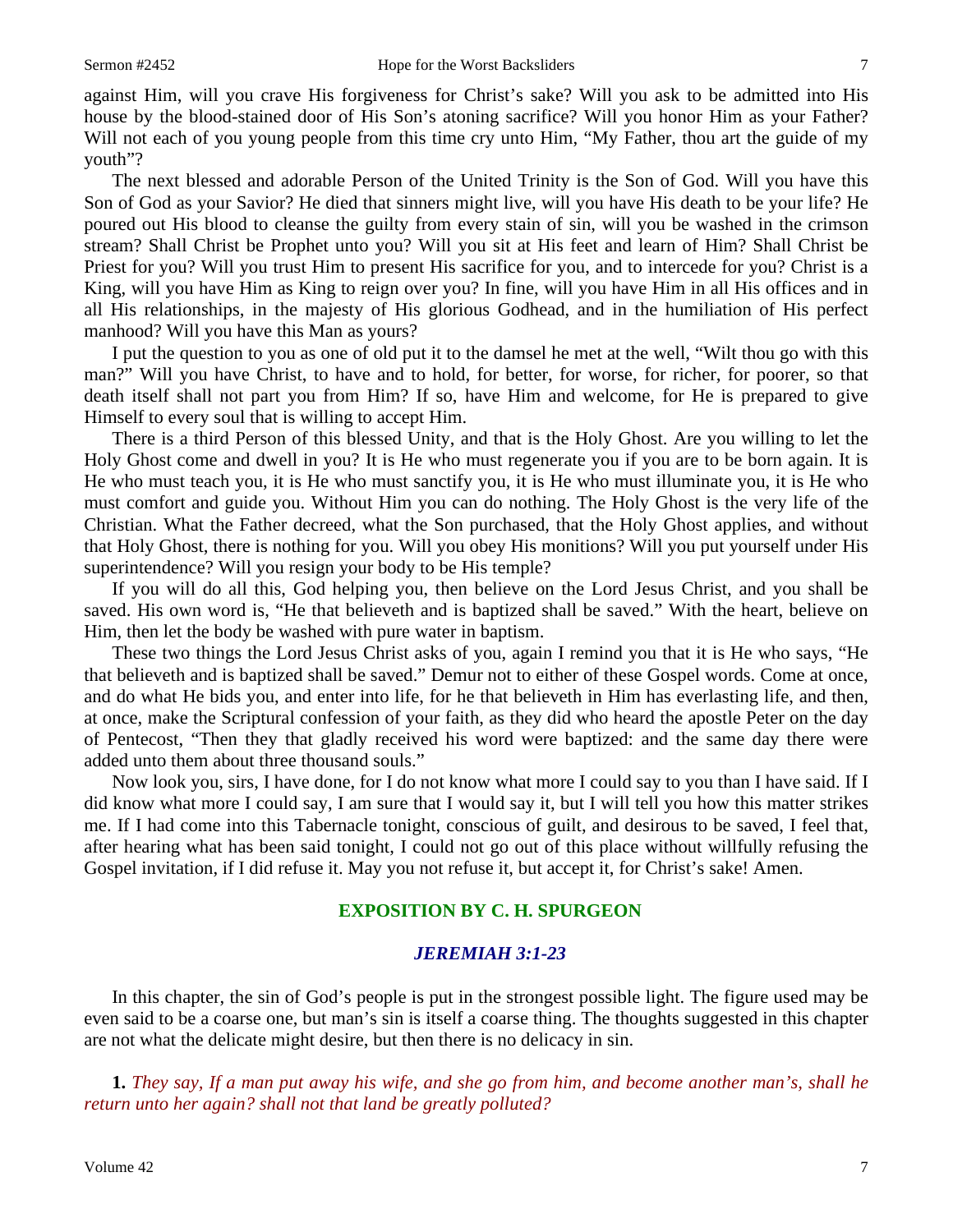God Himself seems here to be at a nonplus. His people had gone away from Him, they had acted unfaithfully to Him, they had joined themselves unto other gods. The case was a very difficult one. If the Lord takes these people back again, will it not look like putting a premium upon sin? That is just the question that is constantly being raised.

If God freely forgives great sinners, will it not look as if He treated sin too leniently? Will not free salvation, by faith in Jesus, lead to sin? The world says that it will and even the Scripture seems to raise the question, "If a man put away his wife, and she go from him, and becomes another man's, shall he return unto her again? Shall not that land be greatly polluted?" Yet Judah had been worse than the woman here described.

**1.** *But thou hast played the harlot with many lovers;* 

Here was an awful depth of sin, a terrible enormity of wickedness.

**1.** *Yet return again to me, saith the LORD.* 

What a splendor of divine love is here revealed! I do not wonder that the question should be put, "How can God act thus, and yet be just?" He can do it, and yet be just, as we have often showed you, but still, it is a very great wonder of grace.

**2-3.** *Lift up thine eyes unto the high places, and see where thou hast not been lien with. In the ways hast thou sat for them, as the Arabian in the wilderness; and thou hast polluted the land with thy whoredoms and with thy wickedness. Therefore the showers have been withholden, and there hath been no latter rain; and thou hadst had a whore's forehead, thou refusedst to be ashamed.* 

This was very strong, rough language, but oh! how true it was! The people had gone astray from God into all manner of filthiness and pollution, and even when God had chastened them by withholding the showers till they were threatened with famine, they did not turn to Him. They seemed to have a brow like adamant, they could not be made ashamed. There may be some persons of that kind in this assembly, if so, let them notice what God says—

**4.** *Wilt thou not from this time cry unto me, My Father, thou art the guide of my youth?* 

Will not *you* come back again? You are invited to return unto the Lord, despite your wandering, your perverseness, your abominable iniquity. Will you not remember the better days when God was the Guide of your youth? You were not always what you are now. Will you not from this time cry unto the Lord, "My Father, thou art the Guide of my youth"?

**5.** *Will he reserve his anger for ever? will he keep it to the end?* 

No, that He will not, there is none so slow to anger as our God, and there is none so ready to be rid of it as He is. He is a God ready to pardon, waiting to forgive, delighting in mercy. Even though the sin should be so foul that as I read it to you, I seem almost to blush in the reading, as you may in the hearing, yet black as it is, God can put it all away in the greatness of His mercy.

**5.** *Behold, thou hast spoken and done evil things as thou couldest.* 

You have gone as far in sin as you could go, only lack of power has prevented you from being even worse than you are. Yet this is the kind of people to whom God speaks in mercy, inviting them to return unto Him.

**6.** *The LORD said also unto me in the day of Josiah the king, Hast thou seen that which backsliding Israel hath done? she is gone up upon every high mountain and under every green tree, and there hath played the harlot.* 

Building temples to false gods on every mountain and in every grove.

**7.** *And I said after she had done all these things, Turn thou unto me. But she returned not. And her treacherous sister Judah saw it.* 

That made Judah's sin even worse than that of Israel, she saw this great iniquity in another, and yet went and committed it herself.

**8-9.** *And I saw, when for all the causes whereby backsliding Israel committed adultery I had put her away, and given her a bill of divorce; yet her treacherous sister Judah feared not, but went and played*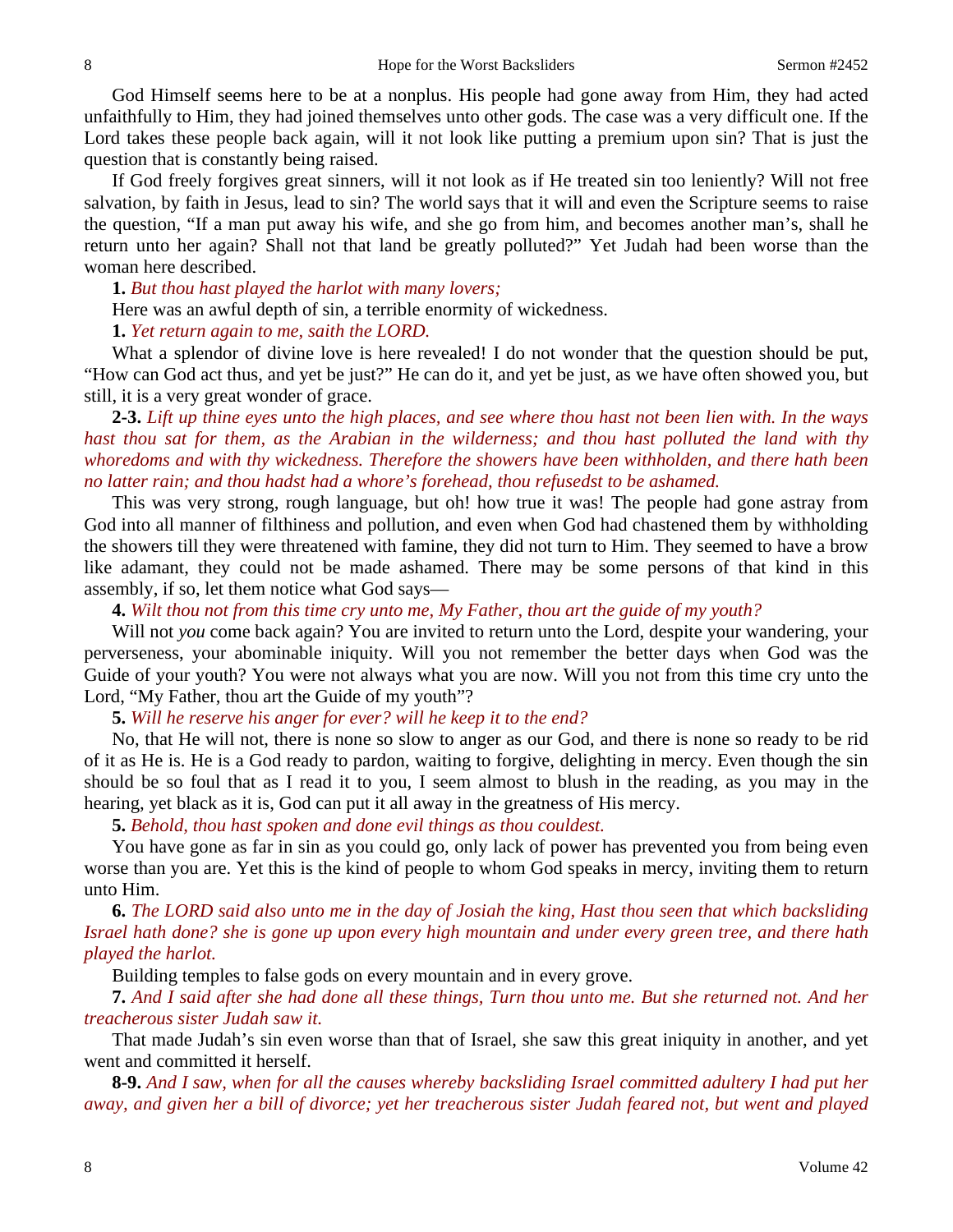Bowing down before idols made of wood and stone.

**10-12.** *And yet for all this her treacherous sister Judah hath not turned unto me with her whole heart, but feignedly, saith the LORD. And the LORD said unto me, The backsliding Israel hath justified herself more than treacherous Judah. Go and proclaim these words toward the north,—* 

What must these words be? Must they not be, "You have treated Me so ill that I will never have anything to do with you again, even common decency requires that I should put you away from all hope forever"? No, listen to these words, and be astounded—

**12.** *And say, Return, thou backsliding Israel, saith the LORD; and I will not cause my anger to fall upon you: for I am merciful, saith the LORD, and I will not keep anger for ever.* 

Oh, the measureless mercy of these gracious sentences! Deep and black as the sin is, and fearful and terrible as is the description of it, how bright, how clear is the immeasurable love which promises to put that sin away, and forget and forgive it once and for all!

**13.** *Only acknowledge thine iniquity, that thou hast transgressed against the LORD your God, and hast scattered thy ways to the strangers under every green tree, and ye have not obeyed my voice, saith the Lord.* 

Confess that sad fact, acknowledge that you have thus sinned. Into the ear of God pour out the full confession of your criminality. He cannot ask for anything less than this, surely you cannot demur to it. If you have thus treated Him, come and confess it with your head in His bosom, for He is willing to receive you even if you be the very biggest sinner out of hell.

**14-15.** *Turn, O backsliding children, saith the LORD; for I am married unto you: and I will take you one from a city, and two from a family, and I will bring you to Zion: and I will give you pastors according to mine heart, which shall feed you with knowledge and understanding.* 

When God once begins to pardon men, there is no end to it. He goes on to bless them with all that they need. He makes them to be like the sheep of His pasture, who shall be richly and happily fed.

**16.** *And it shall come to pass, when ye are multiplied and increased in the land, in those days, saith the LORD, they shall say no more, The ark of the covenant of the LORD: neither shall it come to mind: neither shall they remember it; neither shall they visit it; neither shall that be done any more.* 

You know that they had been accustomed to the old ceremonial religion, which was full of outward rites and forms. God says, that when He brings His erring people back to Himself, they shall have done with all that mere externalism. They shall come to worship God in spirit and in truth, and to commune with Him without the medium of the ark of the covenant or an earthly priest. They shall walk before Him in the joy of their spirits, yet these, mark you, are some of the people who are described in this chapter as having defiled the house of God, and gone astray from Him to their utter disgrace.

**17.** *At that time they shall call Jerusalem the throne of the LORD; and all the nations shall be gathered unto it, to the name of the LORD, to Jerusalem:* 

Even to that very city that had become like a harlot, and was full of abominations.

**17-18.** *Neither shall they walk any more after the imagination of their evil heart. In those days the house of Judah shall walk with the house of Israel,—* 

There is no more quarrelling when grace comes in. Israel and Judah in the old days fought against each other, but when they alike taste of pardoning grace, they shall love each other.

**18-19.** *And they shall come together out of the land of the north to the land that I have given for an inheritance unto your fathers. But I said, How shall I put thee among the children,—* 

When God had said all this, He appears to have come to a pause, and even in His own heart the question seems to arise, How can He deal with these greatly sinful ones as His children? "I said, How shall I put you among the children,"—

**19.** *And give thee a pleasant land, a goodly heritage of the hosts of nations? and I said, Thou shalt call me, My Father; and shalt not turn away from me.*